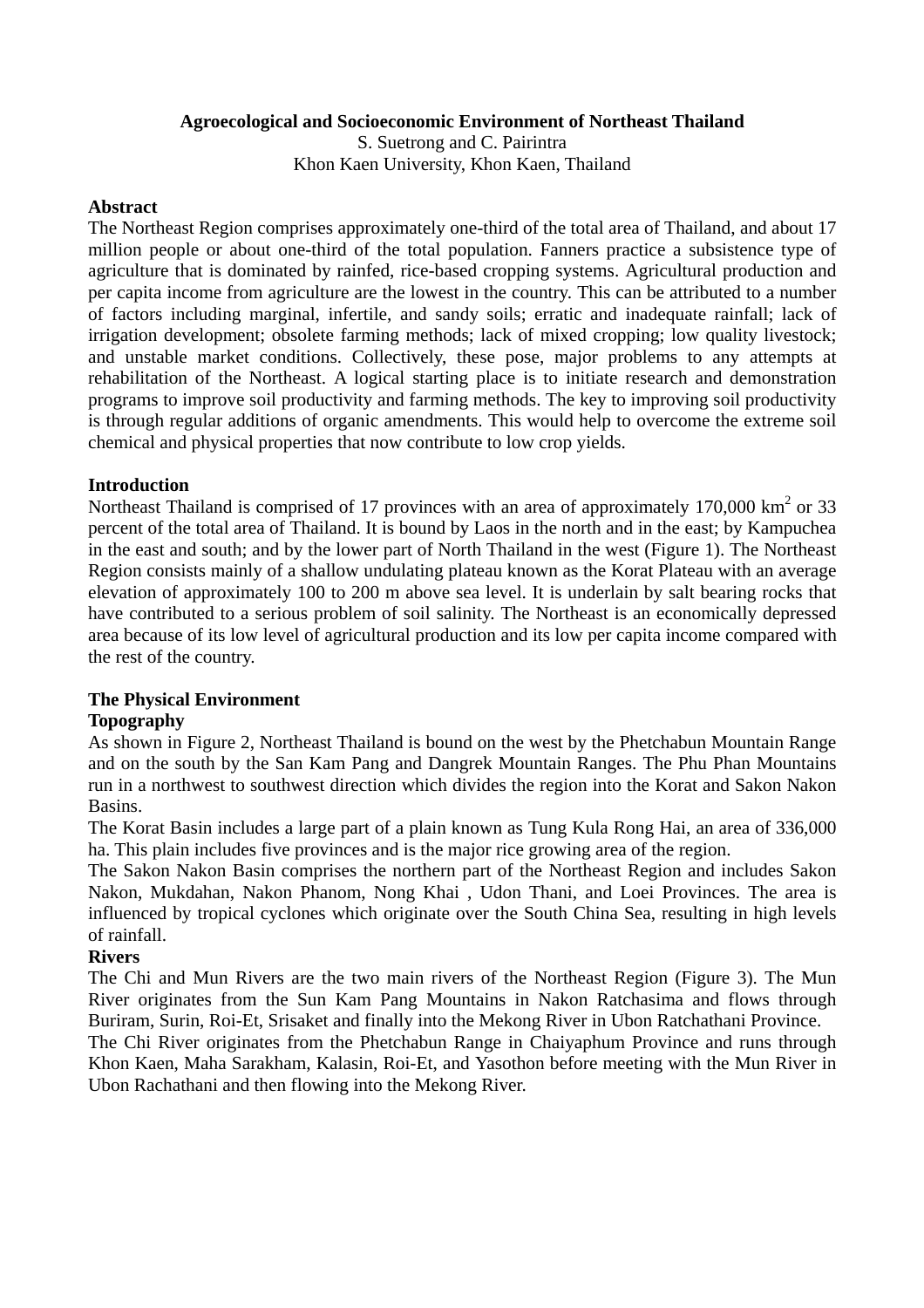

**Figure 1. Map of Thailand Showing the Northeast Region.** 

# **Climate**

The climate of the Northeast Region can be described as a tropical savanna climate. Its average annual temperature is  $18^{\circ}$ C. There are three seasons: the rainy season from the middle of May to the end of October, the cold season from November to the middle of February, and the hot season from February to the middle of May. The region is dominated by tropical cyclones which originate over the South China Sea, resulting in high levels of rainfall which average 1400 nun per year. However, the distribution of rainfall is uneven. Eighty percent of the total rainfall occurs in the months of August and September and is accompanied by excessive runoff into the Mun and Chi Rivers and finally into the Mekong. This is due to the low water holding capacity of the soils in the Northeast Region.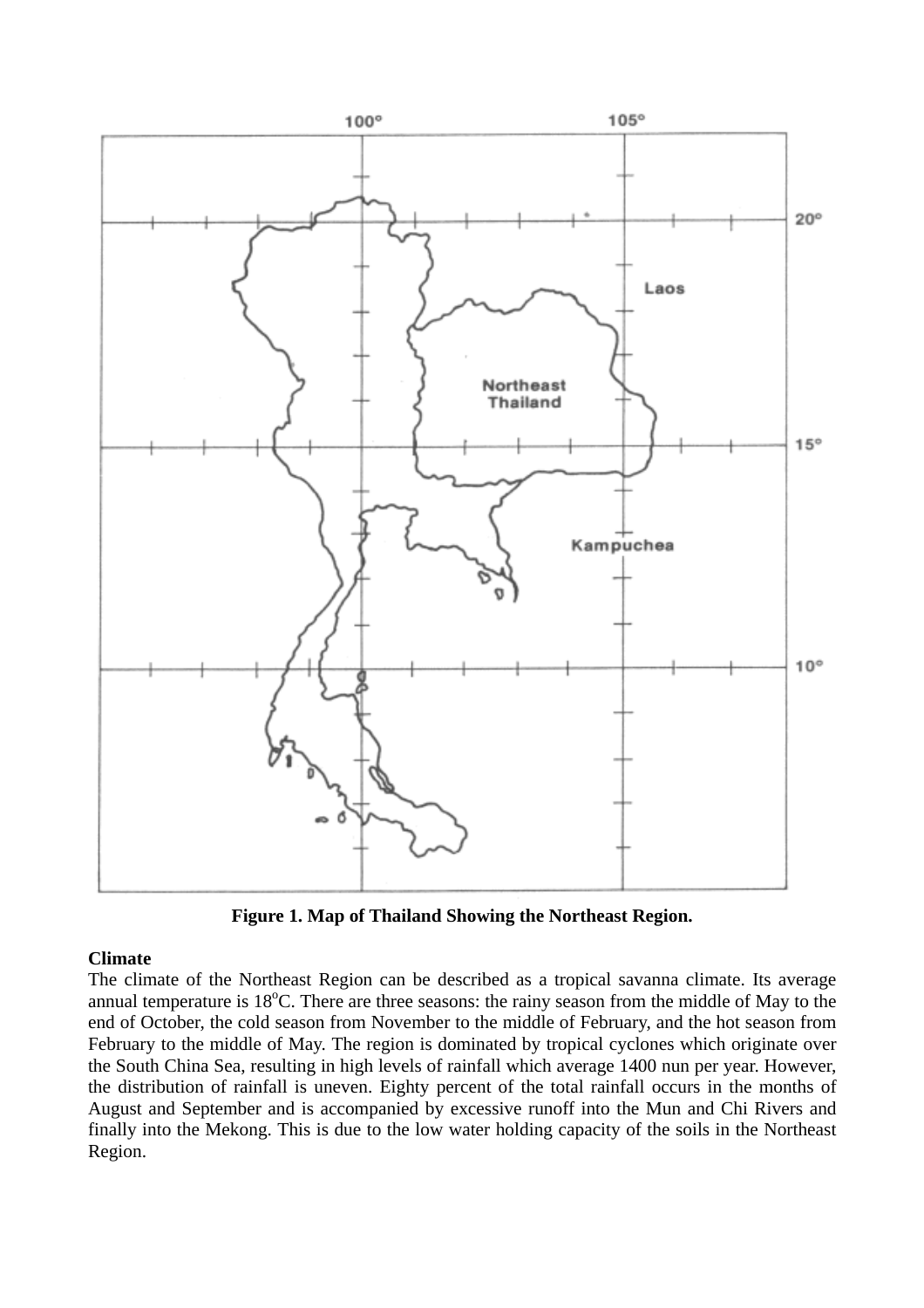

**Figure 2. The Northeast Region Showing Changwat (Provincial) Boundaries.** 

#### **Soils**

Most soils of the Northeast are sandy loams and loamy sands. They are very low in fertility, low in water-holding capacity, often highly acidic, and low in their organic matter content. With the exception of Loei Province, the region is underlain by salt bearing rocks giving rise to salinity problems that have affected 2.85 Mha of paddy. This has resulted in a loss of soil productivity and decreased rice production compared with other regions.

## **Forestry**

Excessive deforestation from logging and land clearing continues to be a serious problem in Northeast Thailand as well as in other regions. There is only about 24,000 km<sup>2</sup> of forest land left in the Northeast, or 15 percent of the total land area. Important types of forests found in the mountainous areas of the Northeast include tropical evergreen , mixed deciduous, and scrub forests.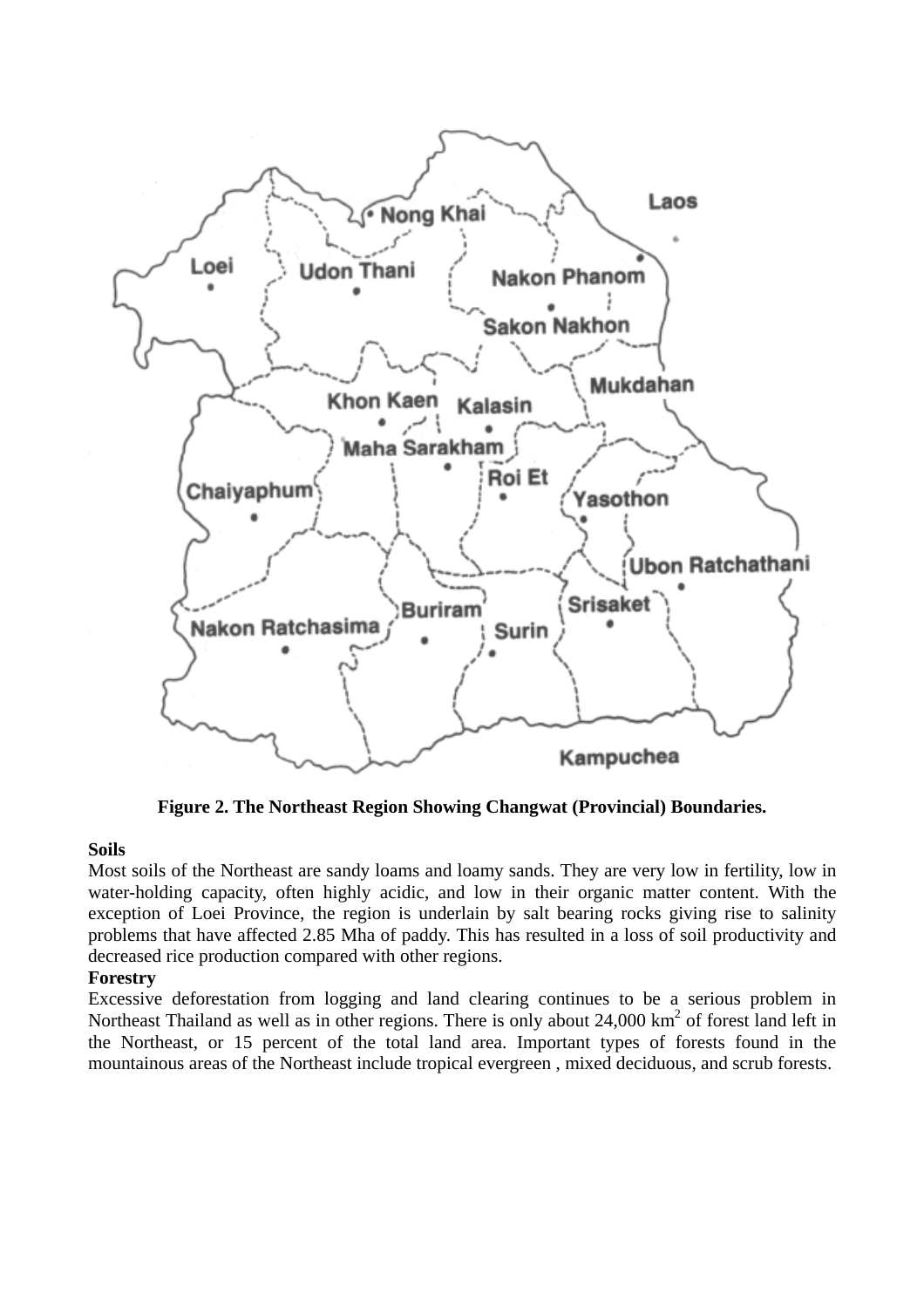

**Figure 3. Topography of Northeast Thailand.** 

## **Mineral and Energy Resources**

Important minerals found in the Northeast include copper, manganese, lead, potassium, and natural gas. Potassium which is needed as a fertilizer is found in 14 provinces of the region covering approximately  $50,000 \text{ km}^2$ .

#### **Population and Manpower**

The 1984 data obtained from the Department of Local Administration, Ministry of the Interior, reveals that the population of the Northeast is more than 17 million or about 35 percent of the total country. The annual rate of population increase is 2.15 percent. The average household size is 5.7 people. The population density averages about 100 people per  $km^2$ . The labor population is approximately 8.5 million or 48 percent of the total population of the Northeast Region. More than 96 percent of the people live in rural areas or on the outskirts of towns. The remaining 4 percent live in the municipal areas.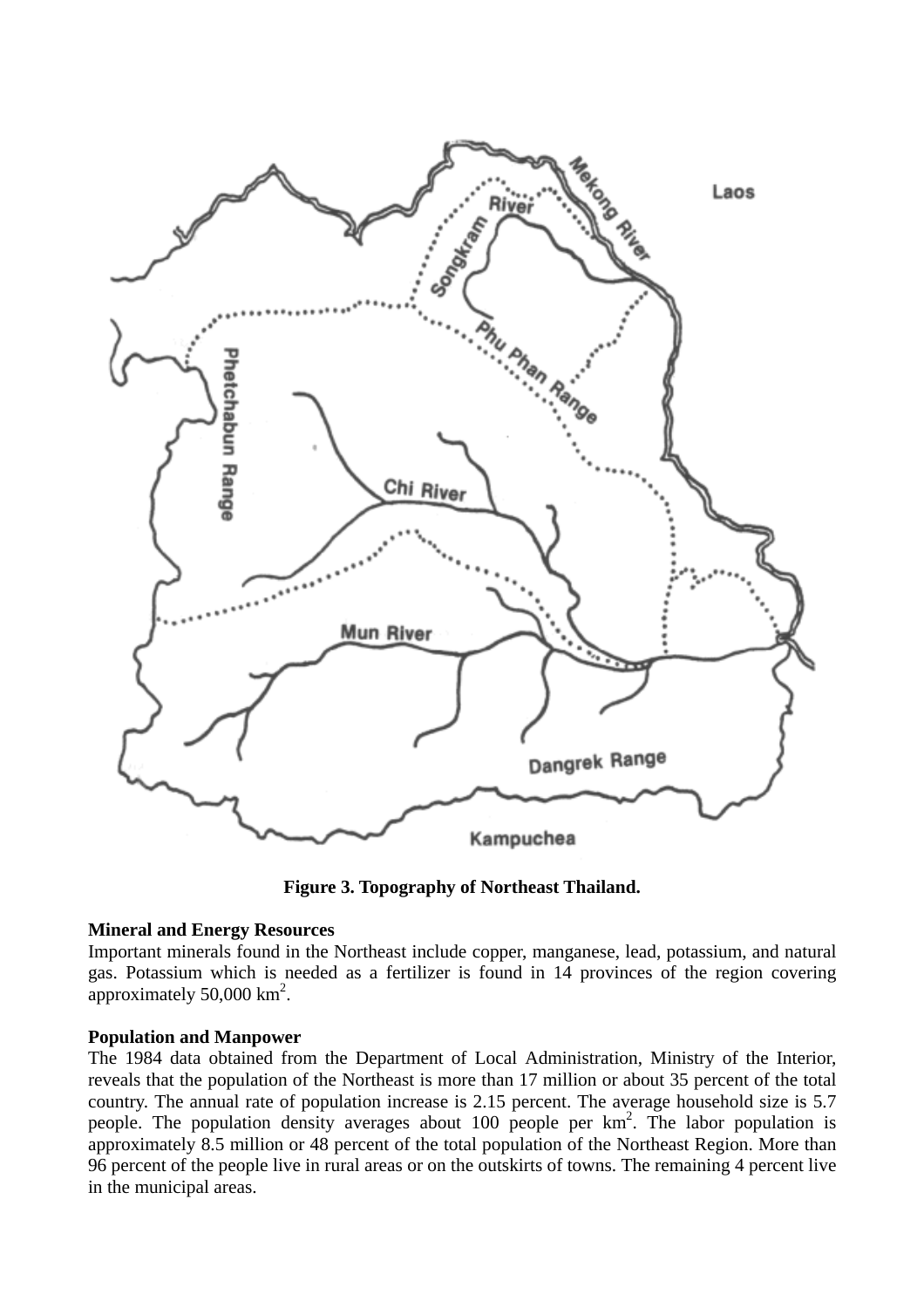# **Land Use**

According to the Agricultural Economics Division, Ministry of Agriculture and Cooperatives, in the 1985-1986 cropping year the land used for agricultural purposes was about 8 Mha or slightly less than one-half the total land area. The land use categories are listed in Table 1 by area and percentage of use. It is readily apparent that rice-based cropping systems are predominant in the Northeast with some 35 percent of the total land area devoted to paddy.

| <b>Land Use</b>    | Area       | <b>Area Used</b> |  |  |
|--------------------|------------|------------------|--|--|
|                    | ha         | $\%$             |  |  |
| Paddy              | 5,930,000  | 35.1             |  |  |
| Field Crops        | 1,890,000  | 11.2             |  |  |
| <b>Fruit Crops</b> | 104,000    | 0.62             |  |  |
| Horticulture       | 16,700     | 0.10             |  |  |
| Pastures           | 70,800     | 0.42             |  |  |
| Idle               | 354,000    | 2.09             |  |  |
| Forest             | 2,480,000  | 14.7             |  |  |
| Dwellings          | 169,000    | 1.00             |  |  |
| Others             | 124,000    | 0.73             |  |  |
| Unclassified       | 5,760,000  | 34.1             |  |  |
| Total*             | 16,800,000 | 100              |  |  |

**Table 1. Land Use in the Northeast During the 1985-1986 Cropping Year.** 

\*Total may not be precise due to rounding.

## **Land for Agriculture Use and Land Holdings**

Approximately 8.65 Mha, or 52 percent of the total area, are used for agriculture in the Northeast Region. The average farm size is 4.32 ha. Farms in Nakon Ratchasima Province average some 5.76 ha per unit, which is the highest for the region. Farmers in Mukdahan, however, own the least amount of land, only 2.8 ha per household. More than 90 percent of the land devoted to agriculture is owned by farmers. The rest is either rented, mortgaged, or used without rental payment.

## **Economic and Social Environment**

The economic output of the Northeast is 42 percent for agricultural products and 58 percent for non-agricultural products. The largest part of the total income of the people in this region is derived from the cultivation of crops such as rice, cassava, sugarcane, kenaf, maize, and cotton. These crops account for 80 percent of the total agricultural revenues of the region. Minor crops include mungbean, soybean, groundnut, castorbean, sesame, and vegetables.

Data from the Agricultural Economics Division, Ministry of Agriculture and Cooperatives, show that the income from non-agricultural products was 6 to 7 times greater than that from agricultural products (Table 2).

|                                                              |  |  |  |  |  |  |  |  | Table 2. Per Capita Income in the Northeast Region from Agricultural Products and |  |  |
|--------------------------------------------------------------|--|--|--|--|--|--|--|--|-----------------------------------------------------------------------------------|--|--|
| Non-Agricultural Products During 1981-1984 (Baht Currency).* |  |  |  |  |  |  |  |  |                                                                                   |  |  |

| Year | <b>Per Capita Income from</b><br><b>Agricultural Products</b> | <b>Per Capita Income from</b><br><b>Non-agricultural Products</b> | <b>Ratio of Income from Agricultural</b><br>and Non-agricultural Products |  |  |  |
|------|---------------------------------------------------------------|-------------------------------------------------------------------|---------------------------------------------------------------------------|--|--|--|
|      |                                                               | Baht                                                              |                                                                           |  |  |  |
| 1981 | 5,770 (214)                                                   | 36,200 (1,340)                                                    | 1:6.3                                                                     |  |  |  |
| 1982 | 5,740(213)                                                    | 38,400 (1,420)                                                    | 1:6.7                                                                     |  |  |  |
| 1983 | 6,160(228)                                                    | 40,600(1,500)                                                     | 1:6.6                                                                     |  |  |  |
| 1984 | 5,910 (219)                                                   | 43,300 (1,600)                                                    | 1:7.3                                                                     |  |  |  |

\*values in parenthesis are U.S. dollar equivalents based on an exchange rate of 27 Thai Baht per U.S. dollar.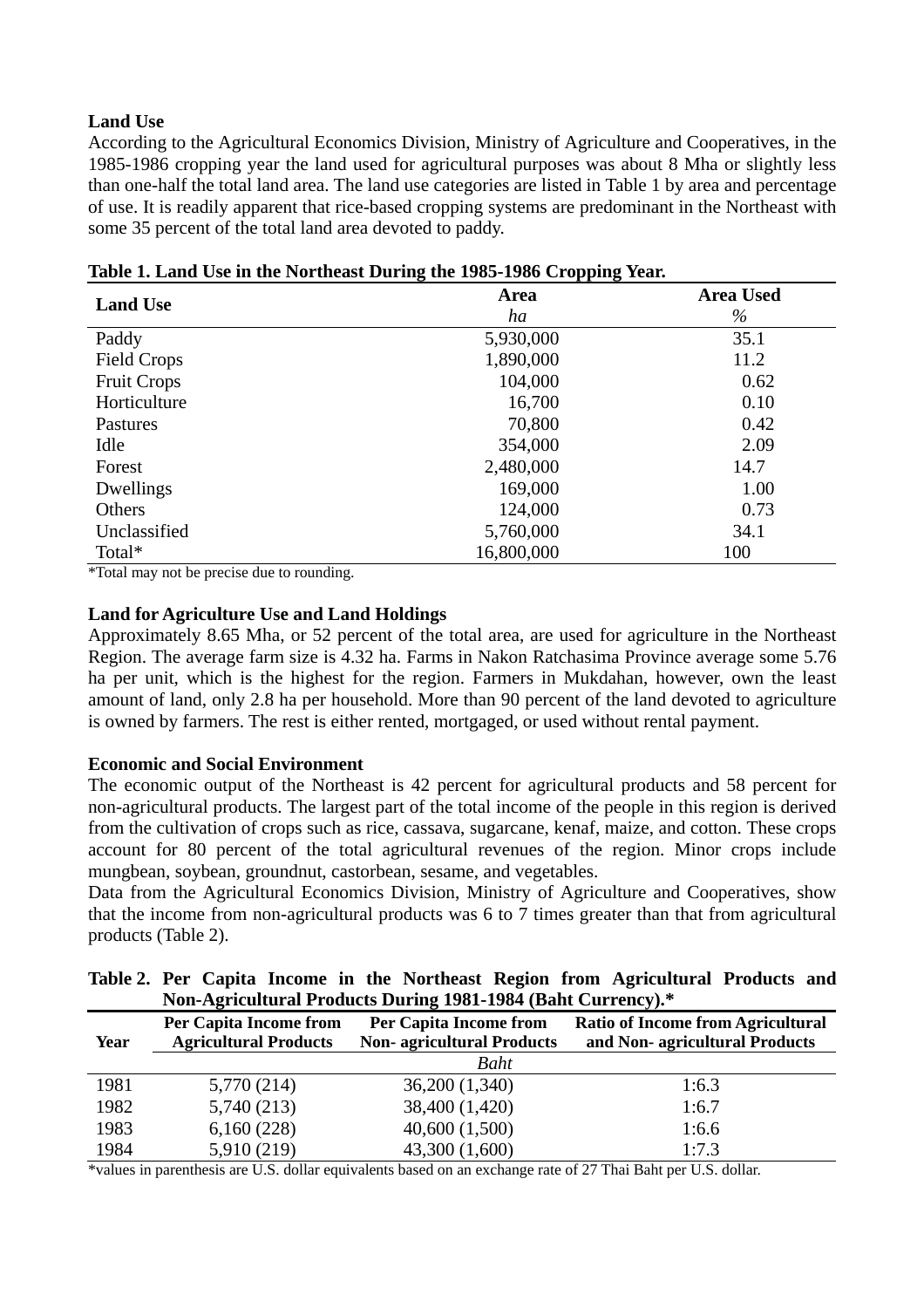The Northeast is recognized as an economically depressed area where the average annual per capita income in 1983 was the lowest in Thailand, that is, 7,146 Baht or \$26S U.S. (Table 3). This is only 38 percent of the average annual per capita income for the country as a whole.

| <b>Regions of Thailand</b> | Per Capita Average Income |         |  |  |  |
|----------------------------|---------------------------|---------|--|--|--|
|                            | Baht                      | $U.S.\$ |  |  |  |
| North                      | 12,400                    | 461     |  |  |  |
| Central                    | 24,000                    | 889     |  |  |  |
| Northeast                  | 7,150                     | 265     |  |  |  |
| South                      | 16,100                    | 598     |  |  |  |
| East                       | 34,600                    | 1,280   |  |  |  |
| West                       | 25,300                    | 938     |  |  |  |
| Average Income             | 18,800                    | 695     |  |  |  |

|  | Table 3. Per Capita Average Income for Thailand in 1983 by Regions. |  |  |  |  |
|--|---------------------------------------------------------------------|--|--|--|--|
|  |                                                                     |  |  |  |  |

Many factors account for the low income of people in the Northeast compared with other regions. These include:

## **Soils**

Soils used for cultivation are inherently low in fertility and low in organic matter. They are sandy soils having a low water-holding capacity as well as a low nutrient-retention capacity. Also, many of the soils have undergone some degree of salinization which has caused a serious decline in crop yields and soil productivity.

# **Water**

Agriculture in the Northeast Region is almost exclusively rainfed. While the average rainfall is rather high, drought is common even during the rainy season and can result in crop damage and yield reduction. Facilities and infrastructure for irrigation are lacking. Data from the Agricultural Economics Division, Ministry of Agriculture, show that in 1986 there were only 600,000 ha of irrigated land, or approximately 7 percent of the total agricultural area.

# **Methods of Growing Crops**

The traditional methods of growing crops are still being used in the Northeast. The high level of unemployment during the off-growing season results in the mass migration of people from villages to the cities in search of jobs. Some people also find work in the more developed agricultural areas in the east, west, and south of Thailand. They often find work on sugarcane, cassava, maize, and rubber plantations. Others find jobs in the mining and fishing industries. These people return home when the rice growing season begins, and the migration cycle begins again after the planting and harvesting end.

# **The Crop Growing Structure**

The main economic crops of the Northeast are rice, cassava, maize, sugarcane, and kenaf. Less important crops include cotton, sorghum, mungbean, and groundnut. In the past mixed cropping was encouraged as a means of reducing risk. However, mixed cropping has not been widely adopted by farmers in the Northeast. Farmers have continued to do sole cropping even though it has a higher degree of risk in terms of income. Their main problem involves the market place where prices are generally low because they are unable to bargain effectively to obtain stable market prices.

## **Farm Livestock Enterprises**

Domestic animals that are reared by villagers include buffaloes, cows, pigs, chickens, and ducks. They are an important food source, provide draft power, and are a source of revenue. The methods used for livestock production in the Northeast are rather primitive and breed quality is low. Consequently, the productivity and net returns from livestock are low.

## **Industry**

Large scale industries of the region include sugar mills in Udon Thani, Khon Kaen, Chaiyaphum, and Buriram Provinces and the Phoenix Pulp Mill in Khon Kaen.